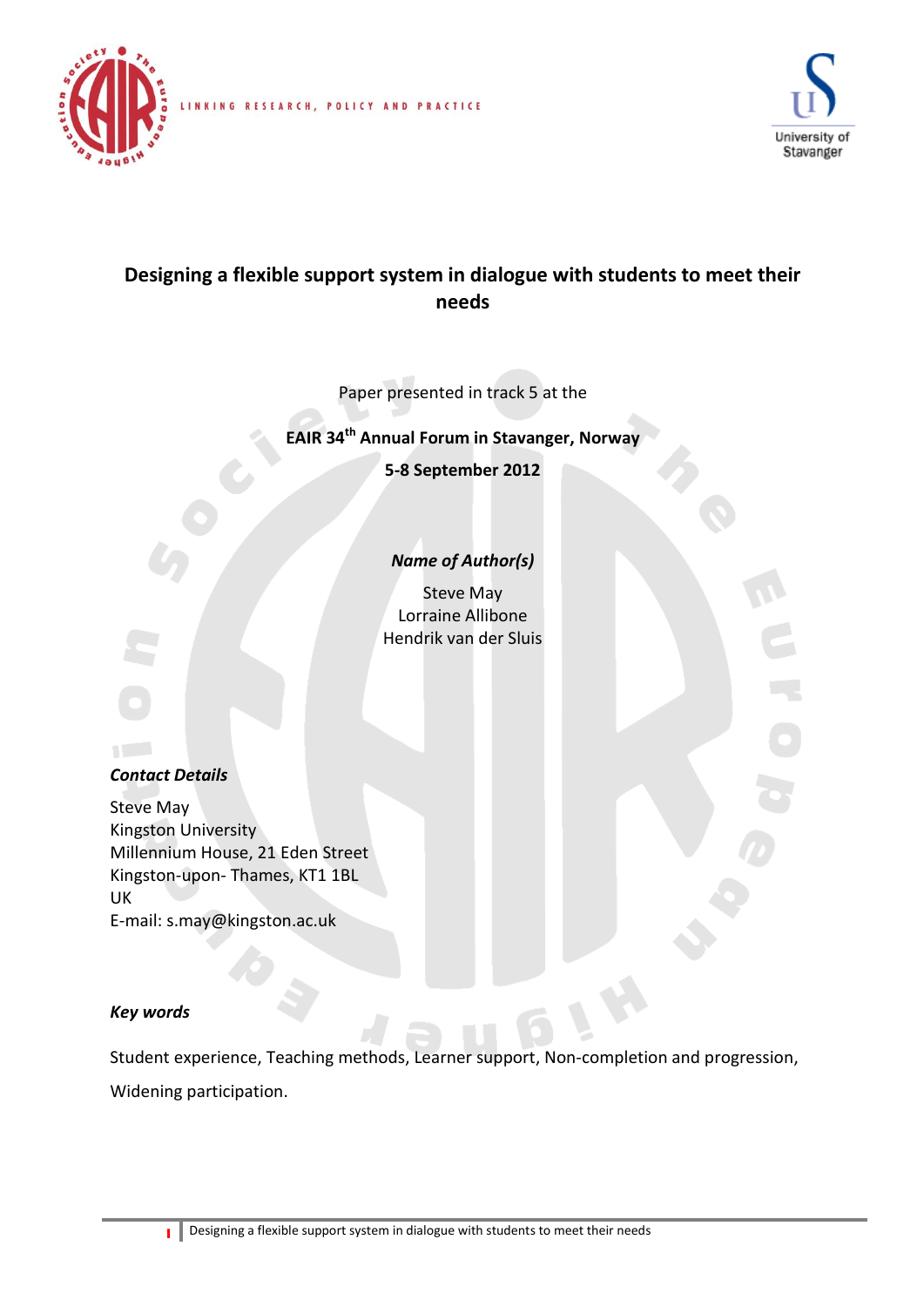### *Abstract*

#### **Designing a flexible support system in dialogue with students to meet their needs**

A more stringent financial climate, alongside technological and lifestyle changes, have diversified student needs and promoted the use of inclusive learning and support strategies. This paper reports on the development and evaluation of academic skills centres at an English Higher Education Institution and considers ways in which the service is able to benefit users and providers, it goes on to argue that, by fostering a dialogue with students and using a range of delivery models, the provision has been made flexible, diversified and student centred and thereby addresses issues of current significance within the institution and sector more broadly.

#### *Presentation*

#### **Designing a flexible support system in dialogue with students to meet their needs**

This paper reports on the development and implementation of an intervention at an English Higher Education Institution (HEI) that was designed to maximise the academic and employability skills of students within an environment that facilitates mutual collaboration between those using and delivering the service. The initiative was developed as part of the institution's learning, teaching and assessment strategy which was designed to improve the student experience and provide opportunities for students to develop transferrable skills alongside the acquisition of disciplinary expertise in line with recommendations of Browne (2010) and Leitch (2006).

The massification of Higher Education in the UK has inevitably led to changes in student expectations and engagement with HEI supports systems. Within this renewed system, individuals from underrepresented social groups would be able to participate and subsequently "make a contribution to future economic growth through the provision of knowledge, skills and creativity..." (Pegg et al 2012: 7). An outcome of these policy dictates is that concepts such as widening participation, massification, and internationalisation, have become entrenched within the discourse, aims, and objectives of education providers which has impacted on pedagogy, and has particular relevance for those implementing skills development initiatives in response to arguably the prime current student need for employability and a societal need for students to develop transferable skills alongside the acquisition of disciplinary expertise. It should be noted however, that low skilled occupations, as defined by the Labour Force Survey (ONS 2012), are achievable through compulsory education and might include cleaners, postal workers and so on, whereas suitable occupations for the highly skilled, such as graduates or those with appropriate work experience, might include managers, scientists, engineers and so on who could contribute to the economy through development of new knowledge, skills and creativity. However recent graduates are now more likely to work in low skilled, low paid jobs than they were a decade ago (ONS 2012), therefore the utopian ideals embedded in the discourse of a knowledge economy are far from being realised. Indeed, as graduate unemployment continues to increase (BBC news Jan 2011), and growing numbers of graduates are taking up employment in roles unrelated to their discipline (Woods 2010) the need to maximise the employability potential of graduates is becoming more urgent (Langlands 2010: BIS 2012).

A study by Clegg et al (2006) to identify which resources students use to support themselves, gain insights into why students fail to make use of existing resources, and explore how students cope with the demands of university in relation to their social lives, interviewed students from a range of courses and diverse social backgrounds. Through an exploration of student experiences and examination of the construction of learner narratives they found that they drew on a range of resources, both formal and informal, including family, friends and institutionally organised pastoral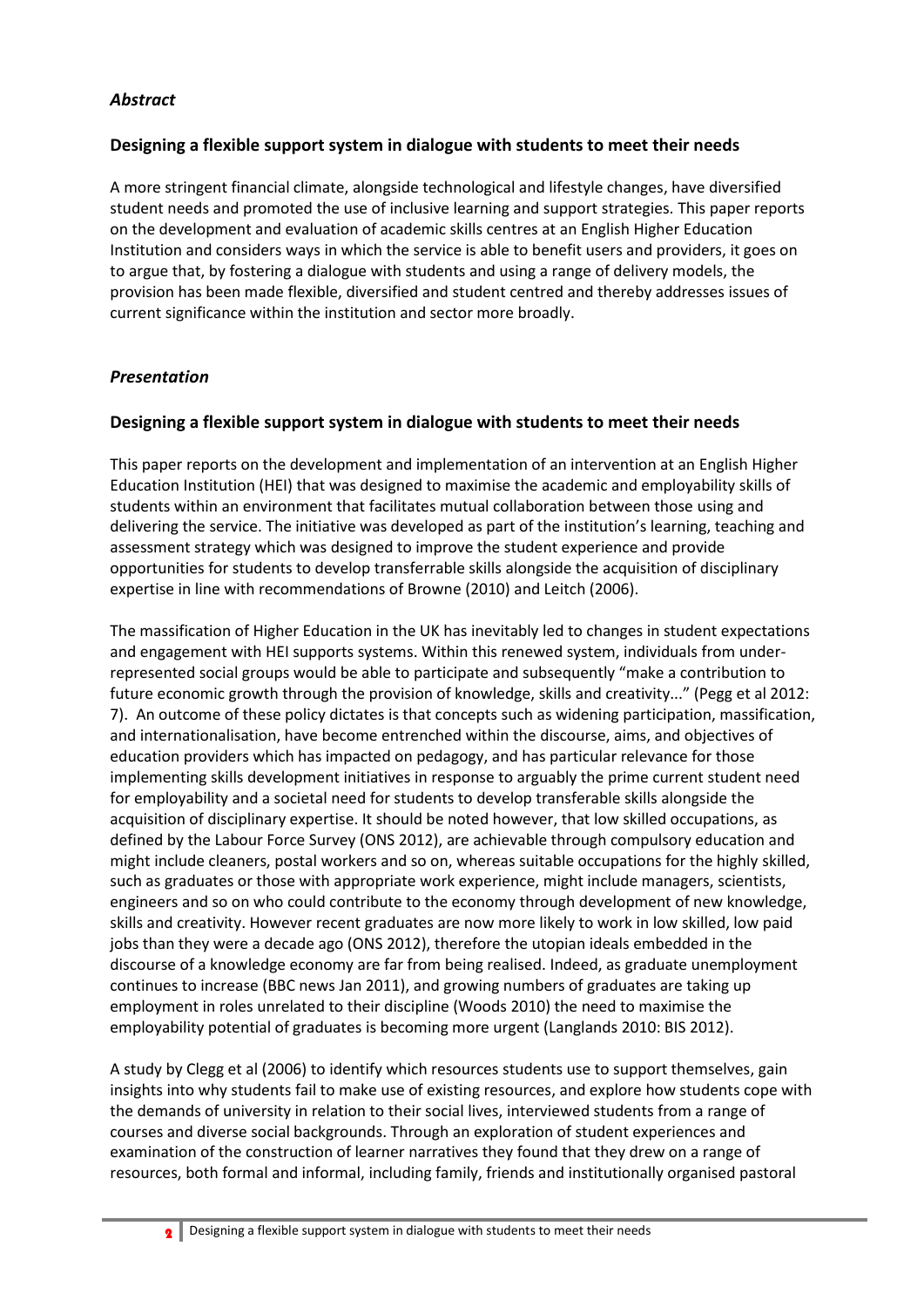and academic support. Three key themes emerged from the data: self-esteem, the personal project and identity.

The challenge that Higher Education providers face is how to enable students to gain the kind of skills that will serve to make them employable in the kinds of occupations that they may have aimed for when progressing beyond the compulsory sector to gain a 'higher' education. Indeed employability is the current concern within the sector as illustrated by the recent development of a framework for employability by the UK Commission for Employment and Skills. With this in mind a growing emphasis on encouraging student awareness of how to seek and gain work after graduation has become an imperative. Moreover, as the skills most valued by employers are effective communication and team working (Stuart et al 2011), engaging students in the self-development of these transferrable skills is more than ever considered necessary. This poses questions about the role of HE in relation to student expectations and experiences, but when coupled with the recent fees increase payable by English university students it raises questions of both what skills students might consider important and what constitutes, or rather, is perceived as 'knowledge', (Allibone and Gray 2011); particularly by employers who are increasingly informing the education sector about which skills they require from graduates (Woods 2010). Allibone and Gray suggest that the so called 'soft' or 'transferrable' skills, which have long been viewed as less important than discipline specific theory or methods, are rapidly gaining credence within the UK higher education system. This is evident in the refocused HE landscape whereby provision of mechanisms which facilitate the development of appropriate skills for an increasingly diverse body of students to succeed upon graduation, whether native or international, is becoming normalised.

The support offered by institutions therefore needs to be flexible enough to address these issues. Pegg at al (2012) argue that in terms of graduate outcomes, employability refers to both "skilful practices in context" (p 5) and an approach to personal development and career planning which necessitates a strategic approach by institutions for the development of future graduates who can transfer the skills gained in higher education to other contexts. The notion of a student who can simply devote all their time and energy to education is no longer the norm, which is closer to one of juggling childcare, work or other lifestyle requirements; this is another factor that has an important impact on delivery of appropriate skills support . However, the advancement of technological means for the delivery of distance support has the potential to help in the design of interventions with respect to policy, students' experiences, expectations and lifestyles.

Another resource is the students themselves. It is a positive outcome from the objectives of increasing diversity by widening, massifying and internationalising UK HE that those students who are currently within the sector possess a wide and varied range of rich skills that can be drawn upon by education providers. It is important then to recognise that learning and teaching is a two way process and that by putting students at the heart of the system we can learn a lot (Browne 2010).

Some of the pedagogical literature suggests that students can be empowered to become autonomous and critical learners and thinkers through active participation with respect to learning and teaching (Ramsden 1992; Biggs 2006). One mechanism is through accessing peer support, which was perceived to be less formalised than other types. More significantly, it was considered to increase confidence, enable students to negotiate their own learning, and allow them to develop a renewed sense of self-identity based on a "determination to succeed" (Clegg et al 2006: 108), in spite of other demands. The informality of peer support overcame potential problems with embarrassment that was inherent in 'formal' relationships as they thought lecturers might have knowledge of what grades had been achieved and the types of attendance patterns they had developed (Clegg et al 2006: 108). Against this backdrop, the student voice is considered highly important and must be heard if a service that listens to the actual demands and needs of students is to be developed. The ASCs have been developed on the basis that education providers should adopt the same approach through mutual collaboration with students so that a transformative co-produced education can be enabled. The intervention is informed by the questions of how to effectively engage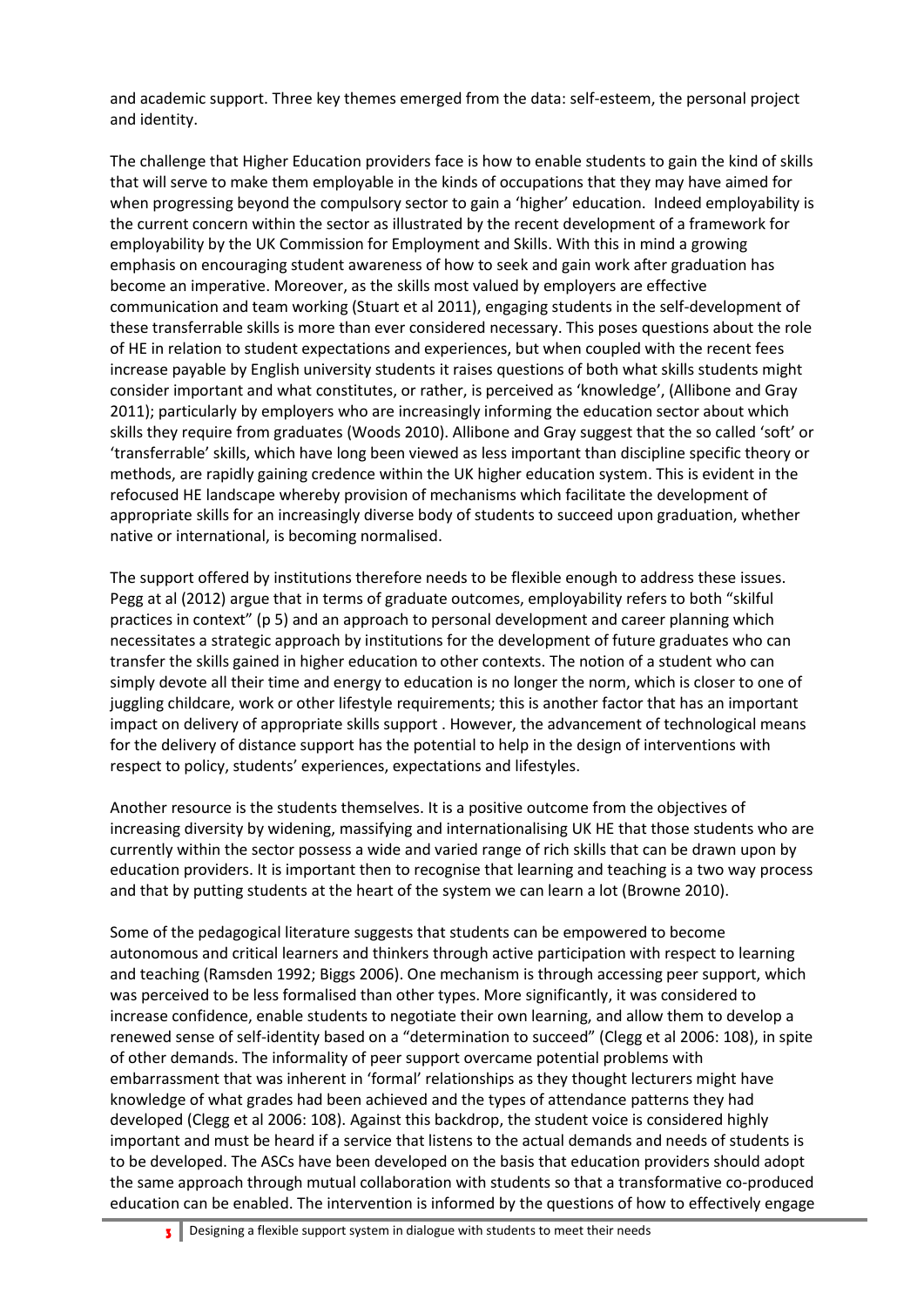students in their own learning; what mechanisms can educational developers use to do so; and should students inform the design and delivery of the intervention?

## **Academic Skills Centres**

The aim of the ASCs is to meet the needs of a range of learners with diverse learning styles so that they move from being passive and highly dependent to being more autonomous in the process (Ramsden 1992; Biggs 2006). Therefore, a range of flexible approaches and techniques including online resources, face to face discussions, workshops and faculty tailored skills sessions are utilised to maximise the chance of this happening. Moreover, some of the online resources and hard copy materials have been developed by students and the workshops are mainly delivered by postgraduates. Thus students inform, develop and deliver aspects of the provision in consultation with faculty and the ASCs Director, who oversees embedding of academic skills across the institution and provides training for all staff.

Uptake of the provision requires a proactive approach whereby students voluntarily attend for support and actively seek out formative feedback on assessments prior to submission. In doing so they are able to develop their skills in partnership with academic advisors, many of whom are students. Attendance data is routinely recorded to provide information about which course students are taking, what they have attended for, and what advice they have been given. Students are also given a copy of the advice they receive which they can then discuss with their course tutors. This mechanism completes the feedback loop between faculty and ASCs and fulfils the requirement to facilitate effective approaches to learning, teaching and feedback, both within the curriculum and through extra-curricular support.

The following sections summarise the results of the attendance and activity monitoring and provide an outline of the development process of one ASC and a qualitative evaluation of the experiences of its staff and students.

# **Attendance and activities**

The attendance data from 853 students was gathered including recording student identification numbers to enable information to be extracted from centrally held student records. The majority of attendees were studying full time and in their first year. Approximately two thirds of attendees were female and 62% self identified as of non-white ethnicity, both categories were higher than the university average figures. Visits lasted between 5 and 60 minutes with a mean of 25 minutes which mirrors findings from previous evaluations at the institution. Attendance peaked midway through the first semester as students prepared for summative end point, assessments. The major categories of assessment for which advice was sought were essays (55%), reports (20%) and dissertations (14%). The skills advisor data indicated that advice on academic structure/grammar (42%) and referencing and academic writing (23%) were commonplace. The retention, progression and attainment of ASC attendees was measured against other students studying the same courses. Findings clearly indicate that ASC attendees are more likely to progress to the next level and to outperform their peers in end of semester assessments, which supports findings from evaluations of the impact of peer support (Longfellow et al 2008).

# **Staff and student experiences with the Engineering Academic Skills Centre**

In 2010, the ASCs Director and a colleague who directs the Engineering Academic Skills Centre (EnASC), in the School of Surveying and Construction conducted research to gain insights into the perceptions of students using the centre. The EnASC provides daily drop-in sessions for all Engineering students to receive advice and support with numeracy, writing and study skills from other trained students and staff. Students are invited to bring an assignment to receive formative guidance prior to its submission. This enables them to improve the work and increases potential for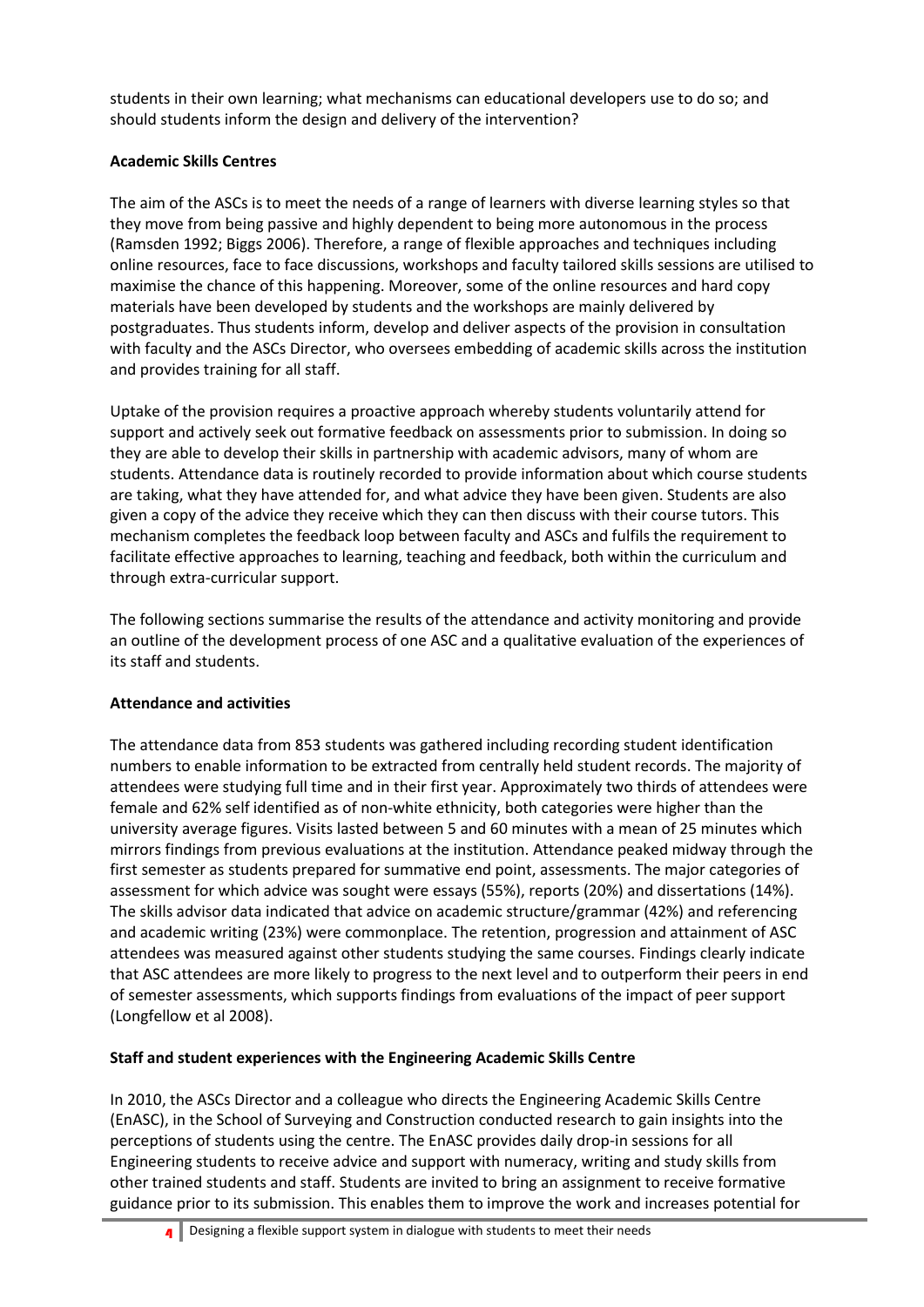enhancing grades. Staff involvement is mainly to oversee operational duties and to support the student mentors, but the majority of interaction with attendees is provided by trained peer mentors thereby facilitating access to support in a less formal environment.

The support is generally generic with the overall aim of assisting students to address the assignment brief and communicate this clearly and in a meaningful way through dialogue with others. Details of the advice offered to each student are recorded to enable evaluation of the service for enhancement purposes and to provide students with a means of assessing their personal progress and development needs. The most frequent comments from Engineers related to a lack of maths support, funding then was sought and agreed to develop an additional related project, Maths Café, which was set up just prior to the exam and revision period. Recurrent comments from staff involved in the project have been captured here:

"I think we are giving the students just what they want; one final year student said how useful it had been - particularly in the timing just before the exams"

"Students said to me that they found the informal approach to getting advice less stressful than going to lecturers in office hours"

"I think this is a great way to deliver support and have enjoyed being involved. Students found it really easy to attend because they were in here getting lunch anyway so it might have removed the stigma associated with seeking support"

Staff comments also commonly related to location, informality and the value of the service, in relation to providing extra support in a less formalised settings than tutorials or seminars. This was reiterated in students' commentaries, however they also pointed to the value of the scheme in relation to feedback, and opportunities to extend learning and also the setting as a means for overcoming the stigma associated with seeking support (see Clegg et al 2006):

"The staff were so knowledgeable, it helped me to understand things I had not learnt properly in class but was too afraid to ask"

"I used the feedback given to me by the tutor; it really helped me to work through the questions with him there"

"This is the first time I have used support since arriving! I found it good because people didn't know why I was there"

Following the success of Maths Café, it was considered necessary to develop the mathematical support provided in EnASC. A graduate student was employed to develop a range of online mathematical resources addressing a number of mathematical problems identified in the Maths Cafe evaluations. These include addressing mathematical topics such as differentiation, integration, matrices and partial fractions through videos of approximately five minutes in length with explain a particular theory by working through the method followed by an example. They enable students to watch and listen to instructions as the method unfolds on the screen, as if a lecturer was explaining it to them on the whiteboard. Demonstrations of the videos have received positive reviews from staff and students.

Usage has been monitored and they have proven to be one of the most frequently accessed resources on the skills website. To date over 100 videos are currently available covering most of the engineering mathematical topics. The service will be updated accordingly following any further input from students. More generally, users reported that the advice they were given was as they had expected and in some cases far more effective than anticipated. The overall consensus was that they had time to ask questions when they did not understand a concept and that working on their own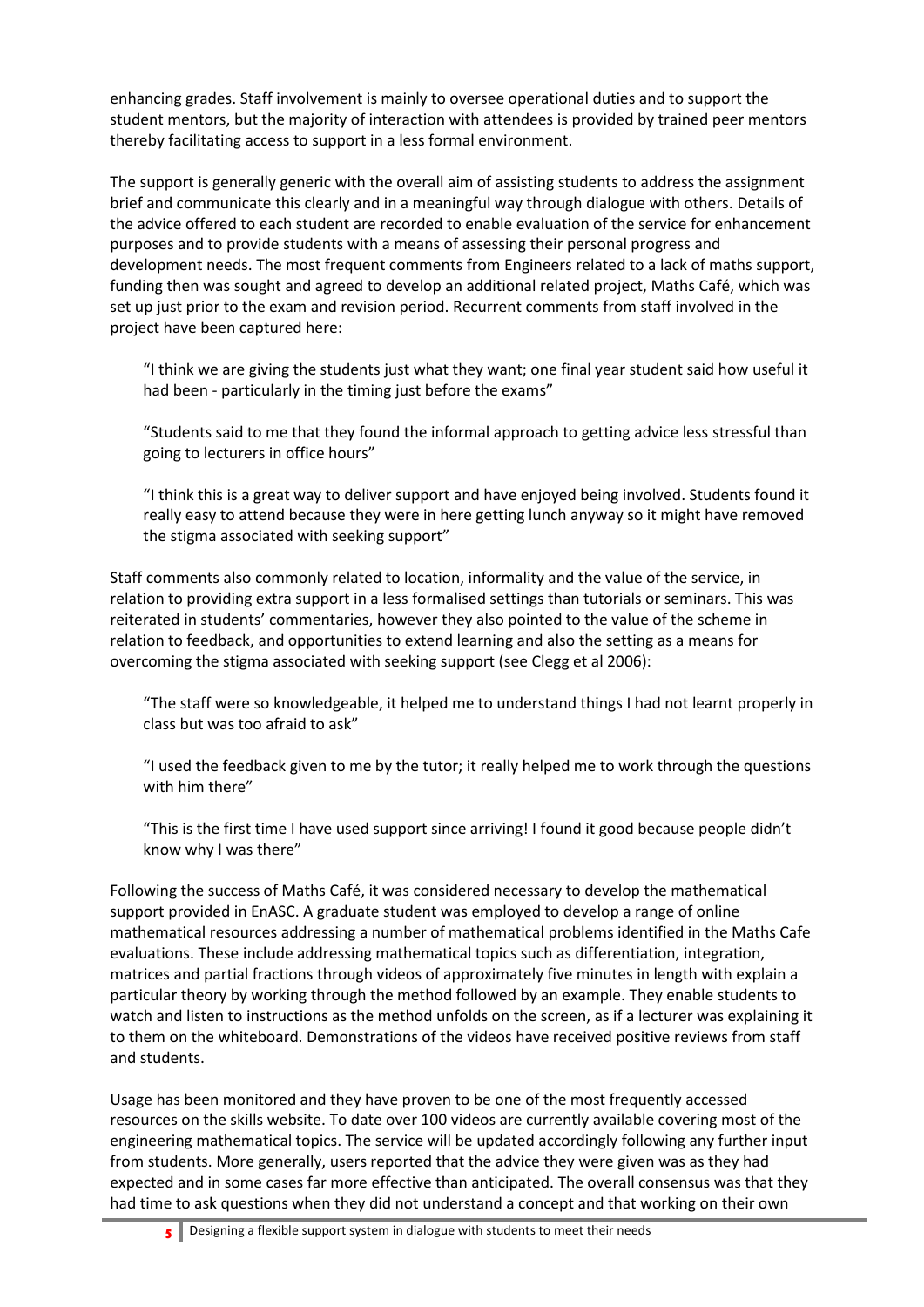with an adviser close by, enabled them to ask questions while they developed their draft assignments. All users said they felt more confident going into the exams and that they would recommend it to a friend, however, only if that friend mentioned that they were struggling with their work. A number of the students who had only attended Maths Cafe, have since indicated a wish to also use the EnASC for English and writing skills.

#### **Discussion and Conclusion**

This work is relevant to others trying to enhance academic support mechanisms, including through involvement of students as facilitators, as a model that has demonstrably benefited students. Sitting alongside other successful initiatives including peer assisted learning, (Smith et al. 2007), virtual learning environment mentoring (Heaton-Shrestha et al 2009) and dedicated maths support (Atkins et al. 2005; Allibone and Ibsen 2010) it provides an addition to the range of learning enhancement instruments necessary to maximise student success. The study shows that students are essential for informing developments that meet their needs and hence the importance of building and maintaining a dialogue with them.

Whilst in an ideal world, students from differentiated educational backgrounds and contexts might be able to enhance their skills and develop greater autonomy in the learning process by making use of supportive services such as ASCs, they may also be less likely to attend than other student cohorts and may need greater encouragement than others to become self-reliant and take ownership of problems. A further dimension for consideration then is how to promote and engender a mindset whereby attending ASCs is viewed as developmental rather than for being for those with a 'skills deficit'. In light of all of these concerns, it is considered fundamentally important to undertake further research into the changing needs, expectations and perceptions of students using the service, and also necessary to evaluate the provision if it is to meet its aims and objectives.

In a climate of scarce resources and increased publication of performance metrics, the need to justify support through evaluation is paramount. This study illustrates that adopting flexible approaches to the design and delivery of support can have real benefits for addressing the diverse needs of students, which in turn, is likely to enhance the standing of institutions.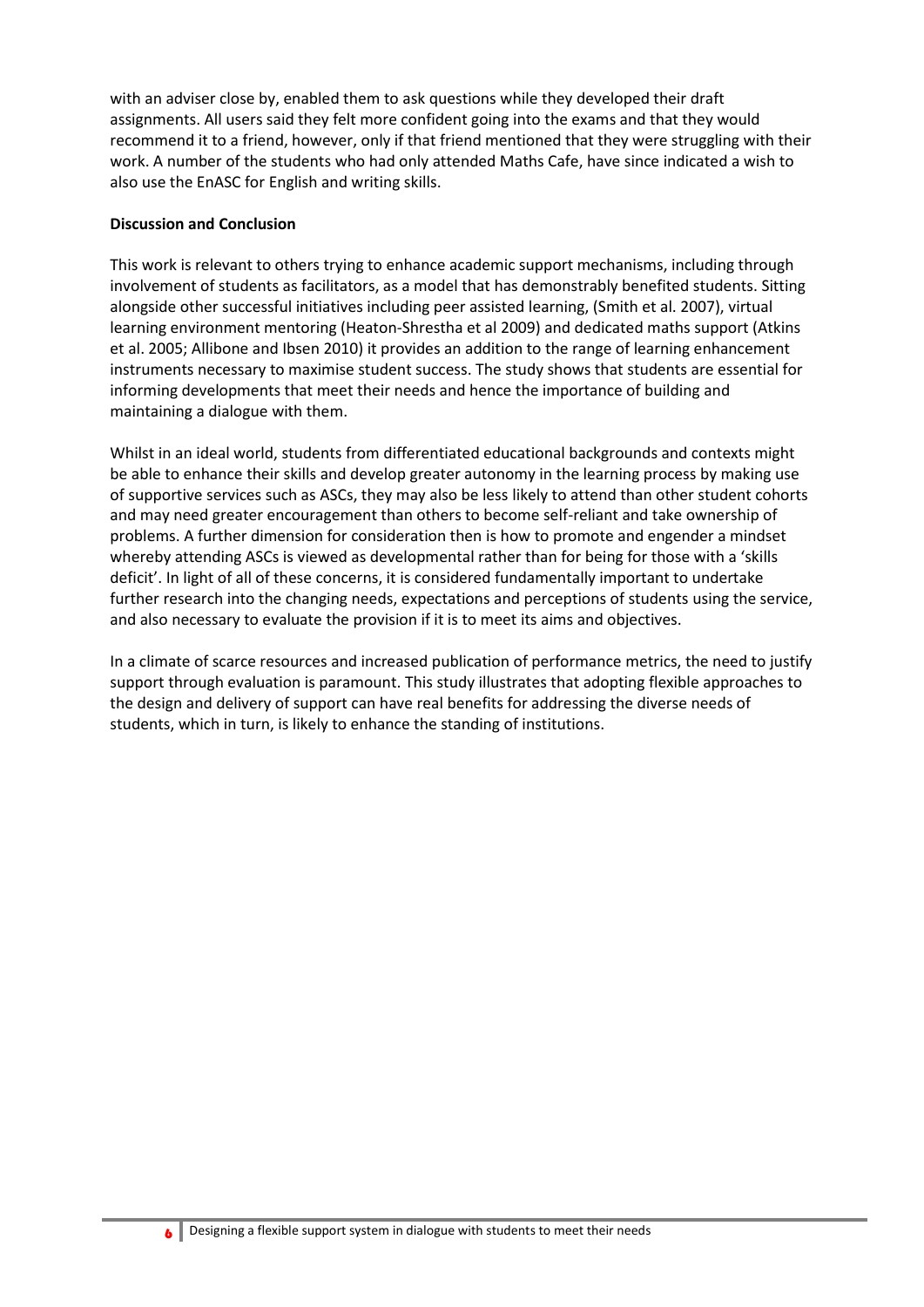#### **References**

Allibone, L. and Ibsen, M. (2010) 'Lessons from an academic skills centre: what we have learned by developing in a dialogue of learning through engagement with students' Conference paper, 3rd National Learning and Teaching Conference Northampton University May 2010. Available from: [http://www.northampton.ac.uk/downloads/download/502/learning-and-teaching-conference-2010](http://www.northampton.ac.uk/downloads/download/502/learning-and-teaching-conference-2010-full-papers) [full-papers](http://www.northampton.ac.uk/downloads/download/502/learning-and-teaching-conference-2010-full-papers) [Accessed August 3rd 2012]

Atkins, N., May, S., & Marks-Maran, D. (2005). Widening participation in subjects requiring data handling skills: the MathsAid Project, Journal of Further and Higher Education, vol. 29, no. 4, pp. 353– 365.

BBC News 2011 available at[: http://www.bbc.co.uk/news/education-12286264](http://www.bbc.co.uk/news/education-12286264) [Accessed August 3rd 2012]

Biggs, J. (2006) Teaching for Quality Learning at University (2nd edn.) London Routledge

Browne, J. (2010) Securing a sustainable Future for higher education. An Independent review of Higher Education funding & Student Finance. [Online]. Available from: [http://www.bis.gov.uk/assets/biscore/corporate/docs/s/10-1208-securing-sustainable-higher](http://www.bis.gov.uk/assets/biscore/corporate/docs/s/10-1208-securing-sustainable-higher-education-browne-report.pdf)[education-browne-report.pdf](http://www.bis.gov.uk/assets/biscore/corporate/docs/s/10-1208-securing-sustainable-higher-education-browne-report.pdf) [Accessed August 3rd 2012]

Clegg, S. Bradley, S., & Smith, K. (2006) I've had to swallow my pride: Help seeking and self esteem Higher Education Research and Development Vol. 25 (2), pp 101-113

Allibone, L. & Gray, R.(2011) 'What is the value of knowledge in the context of contemporary higher education?' <http://www.srhe.ac.uk/conference2010/abstracts/0203.pdf> [Accessed August 3rd 2012]

Heaton-Shrestha, C., May S., Edirisingha, P., Linsey T., & Burke, L. (2009) From face to face to ementoring: does the 'e' add any value for mentors? International Journal of Teaching and Learning in Higher Education, vol. 20, no. 2, pp. 116-124. Available at <http://www.isetl.org/ijtlhe/pdf/IJTLHE317.pdf> [Accessed August 3rd 2012]

Langlands, A. (2010) Circular letter number 12/2010: Available at: [http://www.hefce.ac.uk/pubs/circlets/2010/cl12\\_10/](http://www.hefce.ac.uk/pubs/circlets/2010/cl12_10/) [Accessed August 3rd 2012]

Leitch, S. (2006) Prosperity for all in the Global Economy‐ World Class Skills: available at: [http://www.hm-treasury.gov.uk/d/leitch\\_finalreport051206.pdf](http://www.hm-treasury.gov.uk/d/leitch_finalreport051206.pdf) [Accessed August 3rd 2012]

Longfellow, E., May S., Burke L., & Marks-Maran, D. (2008) "They Had a Way of Helping That Actually Helped:" A Case Study of a Peer-Assisted Learning Scheme. Teaching in Higher Education, vol. 13, no. 1, pp. 93-105.

Pegg, A., Waldock, J., Hendy-Isaac, S., & Lawton, R. (2012) 'Pedagogy for employability', Available online at:

[http://www.heacademy.ac.uk/assets/documents/employability/pedagogy\\_for\\_employability\\_updat](http://www.heacademy.ac.uk/assets/documents/employability/pedagogy_for_employability_update_2012.pdf) [e\\_2012.pdf](http://www.heacademy.ac.uk/assets/documents/employability/pedagogy_for_employability_update_2012.pdf) [Accessed August 3rd 2012]

Smith J., May S., & Burke L. (2007) Peer Assisted Learning: a case study into the value to student mentors and mentees. Practice and Evidence of Scholarship of Teaching and Learning in Higher Education, vol. 2, no. 2, pp. 80-109. Available at: <http://www.pestlhe.org.uk/index.php/pestlhe/issue/view/6> [Accessed August 3rd 2012]

Ramsden, P. (1992) Learning to Teach in Higher Education London Routledge